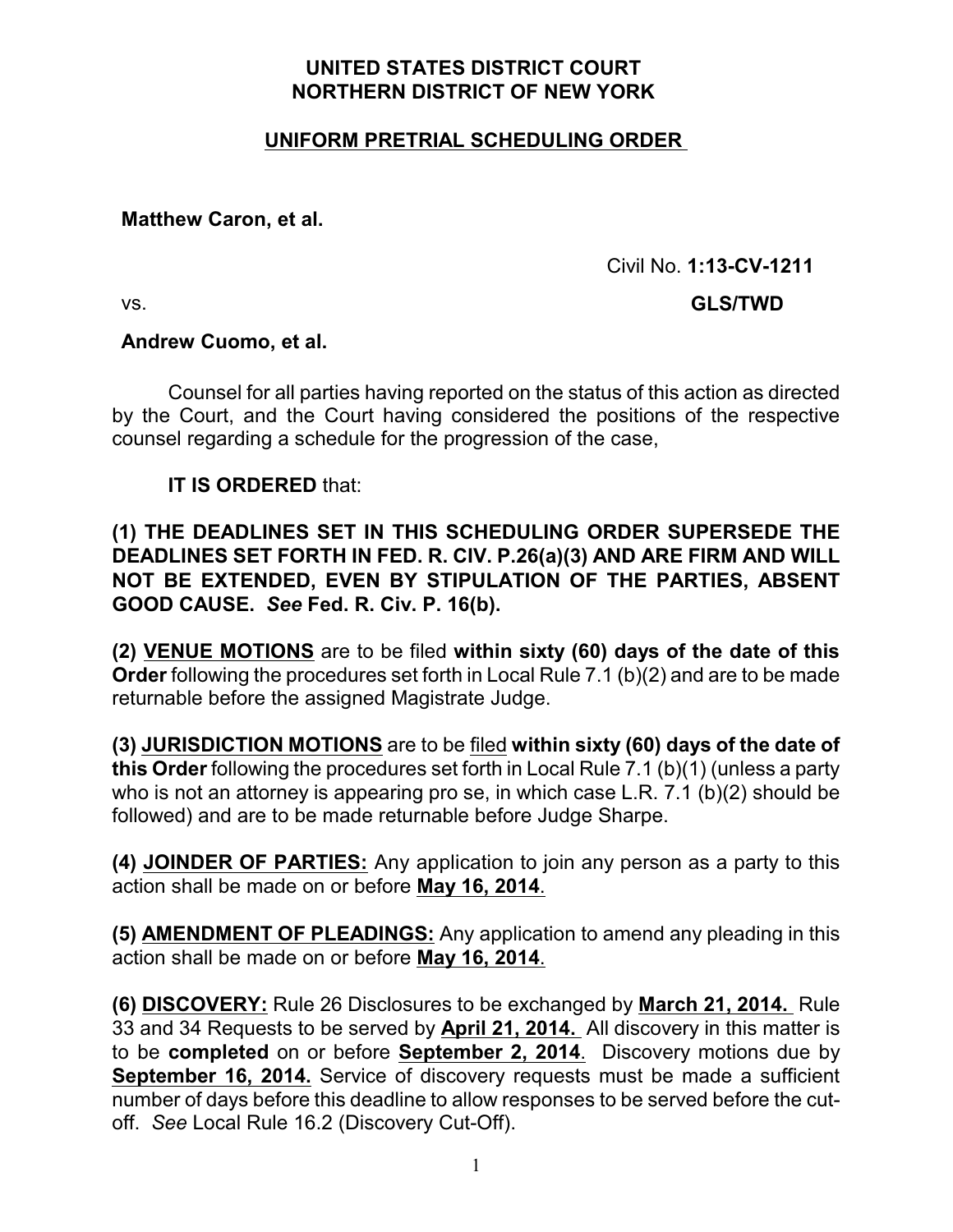## **Special procedures for management of expert witnesses:**

There shall be binding disclosure of the identity of expert witnesses (including a curriculum vitae) as set forth below.

**(A) Expert Reports:** With regard to experts who are retained or specially employed to provide expert testimony in the case or whose duties as an employee of the party regularly involve giving expert testimony:

**(1)** No later than **June 4, 2014, 90 days prior to the discovery deadline** set in paragraph 6 above, **PLAINTIFF(S)** shall identify any expert(s) and, unless waived, shall serve on the other parties the expert's written report pursuant to Fed. R. Civ. P. 26(a)(2)(B).

**NOTE:** When a treating physician is expected to be called as a witness, he or she must also be identified in accordance with this rule. The production of written reports prepared by a treating physician, pursuant to Fed. R. Civ. P. 26(a)(2)(B), is encouraged as an aid to settlement, but not required. (See Notes of Advisory Committee on Rules 1993 Amendment).

**(2)** No later than **July 21, 2014, 45 days prior to the discovery deadline** set in paragraph 6 above, **DEFENDANT(S)** shall identify any expert(s) and, unless waived, shall serve on the other parties the expert's written report pursuant to Fed. R. Civ. P. 26(a)(2)(B).

**(3)** No later than **August 4, 2014, 30 days prior to the discovery deadline** set in paragraph 6 above, **ALL PARTIES** must identify all experts who will contradict or rebut evidence on the same subject matter identified by another party under subparagraphs 6(a)(1) and (2) above, and unless waived, shall serve on the other parties such expert's written report pursuant to Fed. R. Civ. P. 26(a)(2)(B).

## **(4) No deposition of experts shall be taken until AFTER the exchange of the expert reports, UNLESS THE PARTIES AGREE.**

**(5)** Motions to preclude expert witness testimony must be filed and served on or before the motion deadline as set forth in paragraph 7 below.

**(B)** The failure to comply with the deadlines set forth in subparagraph (A) above may result in the imposition of sanctions, including the preclusion of testimony, pursuant to Fed. R. Civ. P. 16(f).

**(C)** In order to avoid the possibility of the unavailability of an expert witness at the time set for trial, counsel may preserve the testimony of such witness as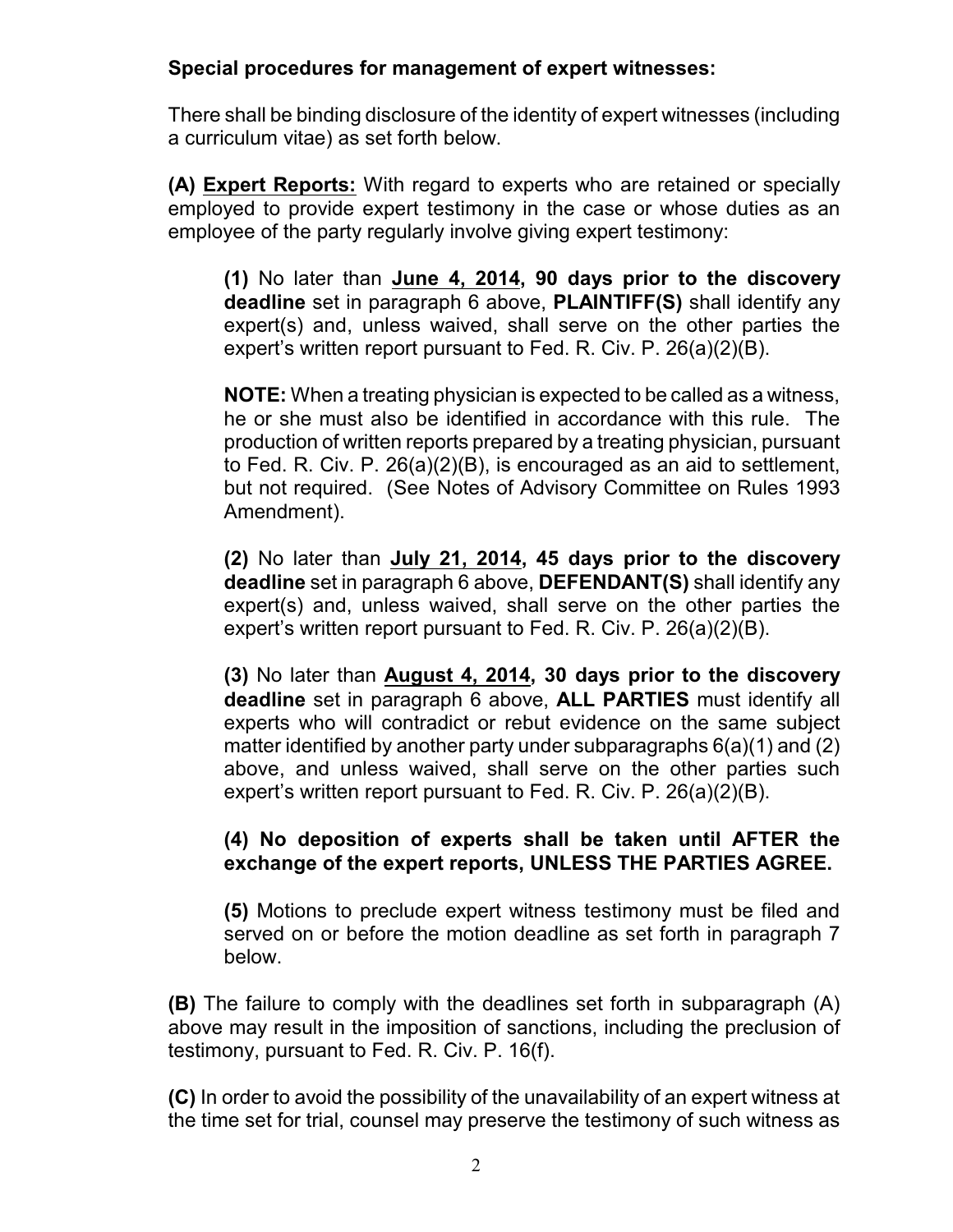outlined in paragraph 11(B)(2) below for use at trial. In the absence of same, the trial will proceed without such testimony.

**(7) MOTIONS** other than those made under paragraphs 2 and 3 above, motions are to be **filed on or before October 6, 2014.**

**NOTE: If no dispositive motion(s) are filed,** the motion filing deadline becomes the Trial Ready Date. (*See* Trial Ready Date at Paragraph 8A below.) **If dispositive motion(s) are filed and the motion deadline has expired,** the Trial Ready Date is the date upon which the motion decision is issued. (*See* Dispositive Motions at Paragraph 8(b) below).

**(A) NON-DISPOSITIVE MOTIONS:** Non-dispositive motions (except venue motions - paragraph 2 above - and motions for injunctive relief) shall **NOT** be filed until after a conference with the Magistrate Judge, which is to be arranged through the Courtroom Deputy Clerk assigned to the Magistrate Judge. Before requesting such a conference to resolve discovery disputes, the parties must have complied with Local Rule 7.1 (d).

Non-dispositive motions, including discovery motions, shall be filed in accordance with Local Rule 7.1 (b)(2) and, except for motions for injunctive relief, shall be made returnable before the assigned Magistrate Judge. Motions for injunctive relief shall be made returnable before Judge Sharpe unless the case has been referred to a Magistrate Judge pursuant to 28 U.S.C. § 636(c) ("consent" jurisdiction).

**(B) DISPOSITIVE MOTIONS:** Dispositive motions shall be filed in accordance with Local Rule 7.1(b) and shall be made returnable before Judge Sharpe.

## **(8) TRIAL DATE:**

**(A) When no dispositive motion is filed,** the motion filing deadline becomes the trial ready date. The Court will issue a notice scheduling a Final Pretrial Conference and Trial Date. Counsel may contact Judge Sharpe's Courtroom Clerk, at any time, to request that a settlement conference or trial date be scheduled.

**(B) When a dispositive motion is filed and the motion filing deadline has expired,** the case is marked trial ready upon issuance of the motion decision. PLAINTIFF'S COUNSEL shall contact Judge Sharpe's Courtroom Clerk within one week after receiving the Court's decision on the motion to request a scheduling conference. Any request for an extension of the Rule 16 Uniform Pretrial Order deadline(s) will be addressed by Judge Sharpe at the time of the conference.

**(C) When a dispositive motion is filed and the motion filing deadline HAS**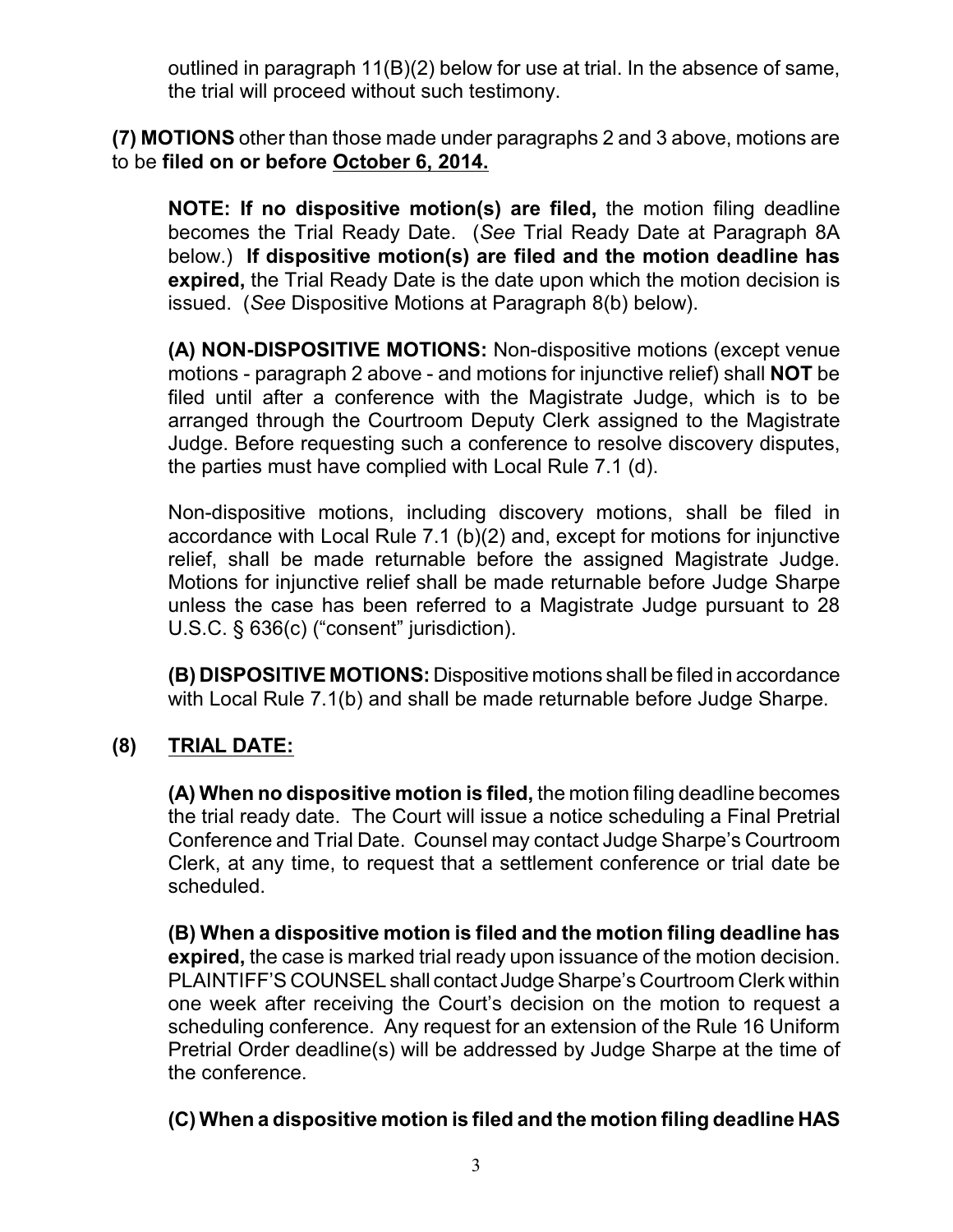**NOT expired,** the case will continue on the pretrial schedule previously set in the Rule 16 Uniform Pretrial Scheduling Order. Any request for an extension of the Rule 16 Uniform Pretrial Order deadline(s) should be addressed by the assigned Magistrate Judge.

It is anticipated that the trial will take approximately **4** day(s) to complete.

This is a **non-jury** trial.

**(8.1) Witness Availability for Trial**: The unavailability of any witness, expert or otherwise, will not be grounds for a continuance. To avoid a trial going forward without the testimony of an unavailable witness, counsel shall preserve the appropriate testimony, for trial, by written or video-taped deposition.

**(9) SETTLEMENT CONFERENCE:** A settlement conference may be scheduled at the Court's direction or by the request of counsel AT ANY TIME. In addition to counsel, a representative of each party with **settlement authority** shall attend the settlement conference, OR be available by telephone. A PRETRIAL/SETTLEMENT CONFERENCE STATEMENT FORM IS ATTACHED AND SHOULD BE SUBMITTED TO THE COURTROOM CLERK'S ATTENTION *ONE WEEK* PRIOR TO THE SCHEDULED CONFERENCE.

**(10) ASSESSMENT OF JUROR COSTS:** The parties are advised that, pursuant to Local Rule 47.3, whenever any civil action scheduled for a jury trial is postponed, settled, or otherwise disposed of in advance of the actual trial, then, except for good cause shown, all juror costs, including Marshal's fees, mileage, and per diem, shall be assessed against the parties and/or their counsel as directed by the Court, unless the Court and the Clerk's Office are notified at least one full business day prior to the day on which the action is scheduled for trial in time for the Court to advise the jurors that it will be unnecessary for them to attend.

## **(11) PRETRIAL SUBMISSIONS:**

**Unless otherwise noted, all represented parties shall electronically file and serve all pretrial submissions in accordance with General Order #22, paragraph 5.** *Pro se* **parties are specifically exempt from the mandatory electronic filing requirement and should continue to file documents traditionally in accordance with the procedures set forth in General Order #22.**  *See* **paragraphs 1.2, 2.1.2, and 12.1.** 

**Non-Jury Trials: One week before the Final Pretrial Conference date,** counsel shall, except as noted, electronically file and serve the following:

- Joint Pretrial Stipulation (*see* subparagraph A below);
- All non-video-taped depositions to be used at trial (*see* subparagraph E below);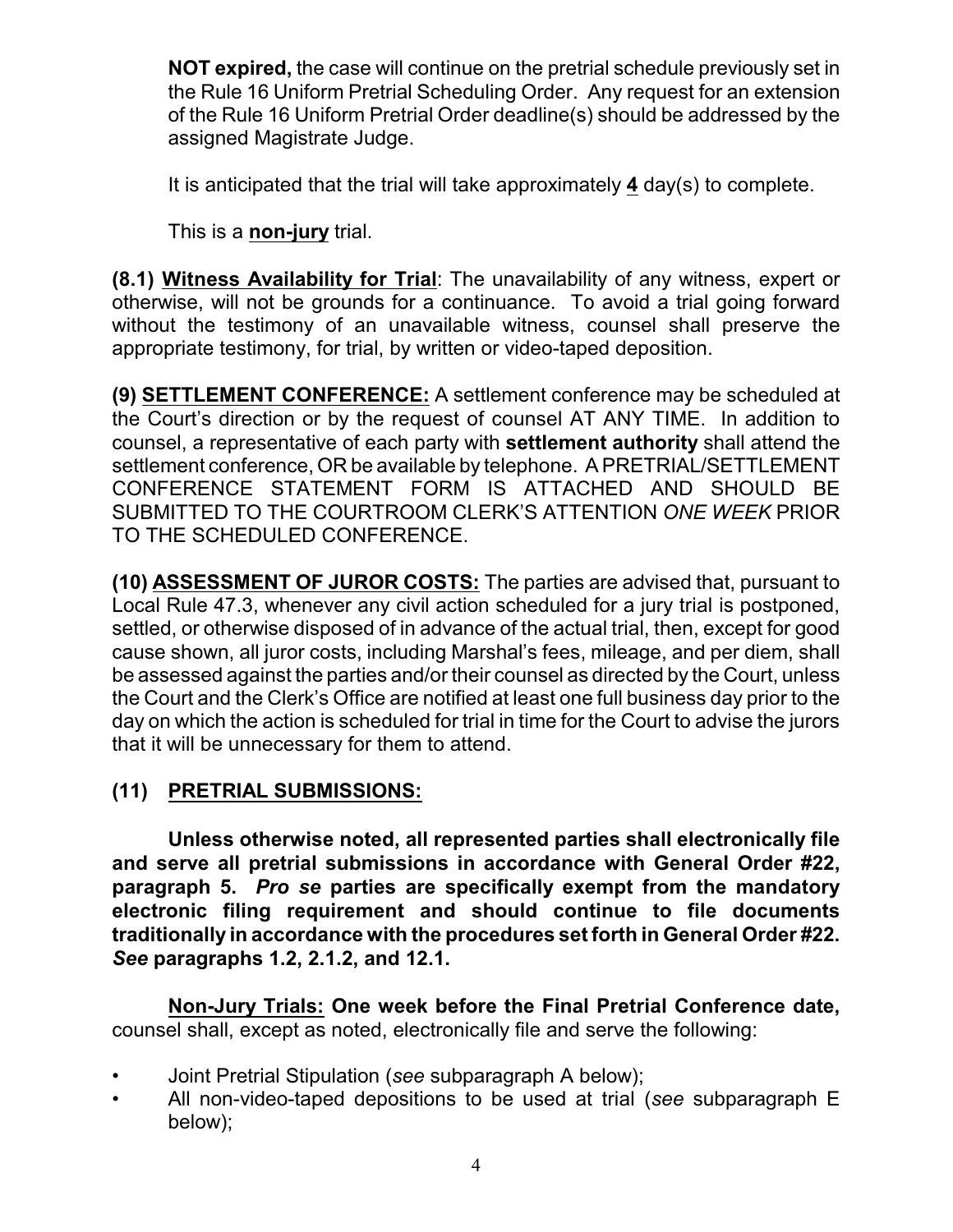- All video-taped depositions to be used at trial (*see* subparagraph E below) shall be filed "traditionally" (*See* General Order #22, paragraph 1.2, unnumbered paragraph foll. 2.1.6);
- Prepared Findings of Fact and Conclusions of Law;
- Witness List (*see* subparagraph B(1) below);
- Exhibit List (*see* subparagraph C(1) below);
- Trial Brief concerning evidentiary issues (*see* subparagraph F below);
- Motions in Limine (*see* subparagraph D below), except motions to preclude expert testimony must be filed on or before the dispositive motion filing deadline (*see* paragraph 6(A)(5))

**Jury Trials: One week before the Final Pretrial Conference date,** counsel shall, except as noted, electronically file and serve the following:

- Joint Pretrial Stipulation (*see* subparagraph A below);
- Court Ordered Voir Dire Attachment #1;
- Proposed Voir Dire;
- Witness Lists (*see* subparagraph B(1) below);
- Exhibit Lists (*see* subparagraph C(1) below);
- Trial Brief (*see* subparagraph F below);
- Requests to Charge, including proposed Special Verdict Questionnaire (*see* subparagraph G below);
- All non-video-taped depositions to be used at trial (*see* subparagraph E below);
- All video-taped depositions to be used at trial (*see* subparagraph E below) shall be filed "traditionally" (*See* General Order #22, paragraph 1.2, unnumbered paragraph foll. 2.1.6);
- Motions in Limine (*see* subparagraph D below), except motions to preclude expert testimony must be filed on or before the dispositive motion filing deadline (*see* paragraph 6(A)(5))

**(A) PRETRIAL STIPULATIONS:** Ajoint pretrial stipulation shall be subscribed by counsel for all parties, shall be electronically filed and served, and shall contain:

**(1)** The basis of federal jurisdiction;

**(2)** A list of all exhibits which the parties can stipulate into evidence or which the parties will offer without objection as to foundation;

**(3)** Relevant (a) facts not in dispute, (b) facts in dispute, and (c) issues of law that the Court must considered and apply.

## **(B) WITNESSES:**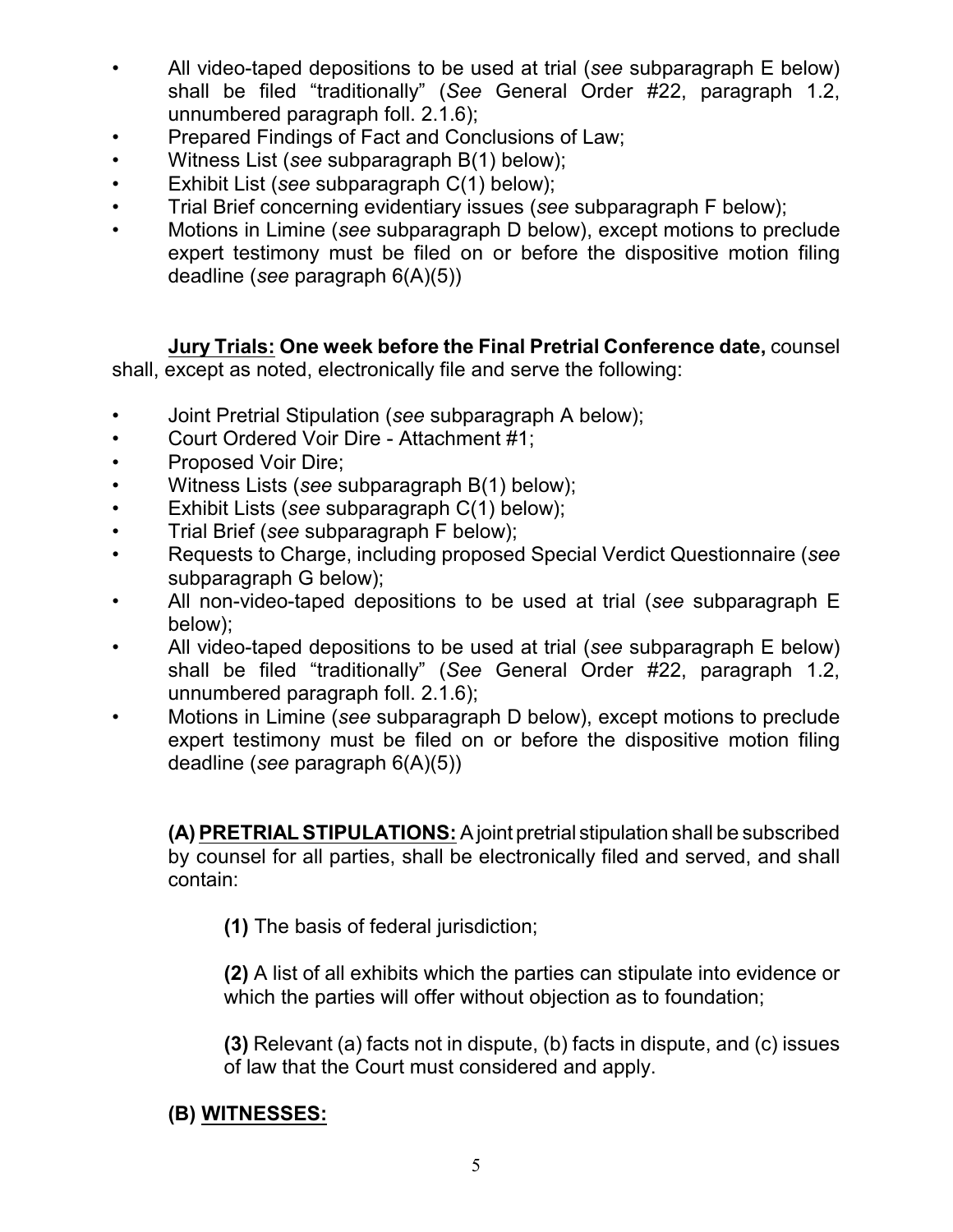**(1) One week before the Final Pretrial Conference date,** counsel shall electronically file and serve the following information regarding the witnesses that may be called to testify at trial other than solely for impeachment purposes.

**(a)** The name and, if not previously provided, the address (city only) and telephone number of each witness, separately identifying those whom the party expects to present and those whom the party may call if the need arises, as well as a brief summary of the testimony to be offered by each witness.

## **Note: Personal Privacy Protections may apply to disclosure of this information.** *See* **Local Rule 8.1; General Order #22, paragraph 2.1.3, 11.1-11.2, and 12.2.**

**(b)** The designation of those witnesses whose testimony is expected to be presented by means of a deposition (including video-taped deposition), specifically identifying the pertinent portions of the deposition testimony to be offered.

**(2)** The unavailability of any witness, expert or otherwise, will not be grounds for a continuance. In order to avoid the possibility of going forward with the trial without the testimony of an unavailable witness, counsel, where appropriate, shall preserve same before the trial ready date by written or video-taped deposition for possible use at trial. (Please refer to the attached instruction sheet for the use of videotaped depositions.) **NOTE: Pursuant to Paragraph 8A above, the trial date may be advanced to the motion filing deadline if the parties do not file any dispositive motions.**

**(C) EXHIBITS:** All exhibits shall be marked for identification in the manner prescribed below prior to the filing of the trial briefs. A complete set of copies of the exhibits shall be presented to Judge Sharpe's Courtroom Clerk at the beginning of trial.

The exhibits shall have been inspected by the opposing party and copied the exhibits at their expense (unless waived), **NO LATER THAN ONE WEEK PRIOR TO THE FINAL PRETRIAL CONFERENCE DATE.** All documents and/or papers intended as exhibits or to be used during the course of trial, including but not limited to, documents, photographs, charts, diagrams, etc., shall assembled in **BINDERS** with each document properly marked at the lower right corner for identification purposes as directed below. In voluminous cases, consult with Judge Sharpe's Courtroom Clerk for the proper procedure to follow.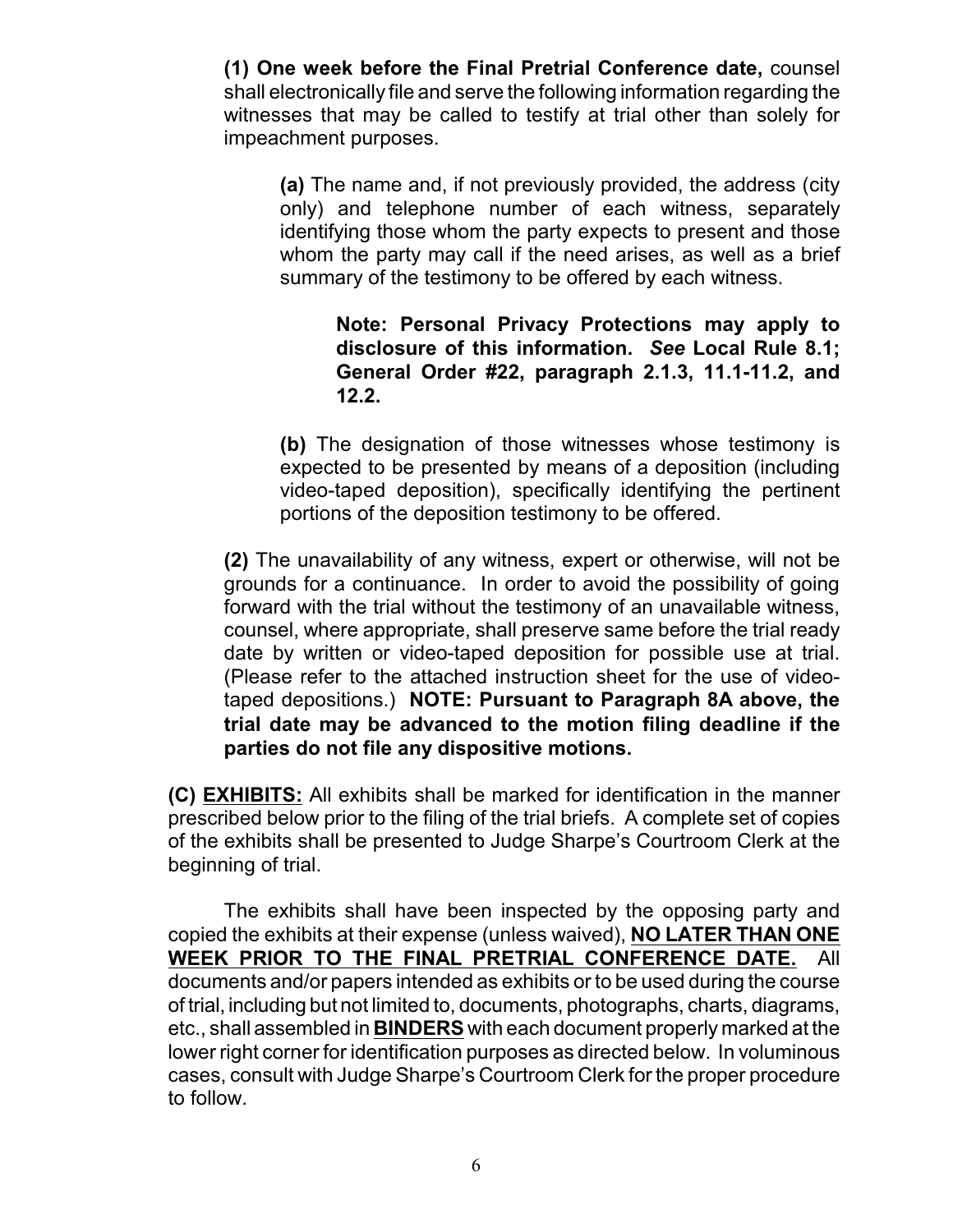**NOTE: During the course of trial, the Courtroom Clerk shall take charge of exhibits which are received into evidence. At the conclusion of the trial, the Courtroom Clerk will immediately return all of the exhibits to the proper parties. It is the responsibility of the parties to maintain the exhibits and to produce the exhibits for any appeal.**

**(1) EXHIBIT LISTS: One week before the Final Pretrial Conference date,** counsel shall electronically file and serve an exhibit list. The exhibits shall be listed on the form prescribed by the Court, a copy of which is attached to this Order.: Counsel are to supply all the requested information with the exception of the columns with the headings "Marked for Identification", "Admitted Into Evidence", and "Witness", which should remain blank.

**(2) EXHIBIT MARKERS** Counsel shall fill in the appropriate markers leaig the "Date Entered" and "Deputy Clerk" lines blank. All exhibits shall be assigned numbers by using a prefix of "P" for plaintiff, "D" for defendant, and "G" for Government (U.S. Attorney).

Plaintiff's exhibits should be denoted as: P-1, P-2, P-3, etc. Defendant's exhibits should be denoted as: D-1, D-2, D-3, etc. Government's exhibits should be denoted as: G-1, G-2, G-3, etc. In cases involving multiple defendants, the exhibits shall be denoted with the initial of the last name of the defendant and its numerical identification number.

Stickers shall be affixed whenever possible to the lower right-hand corner of the exhibit. If the exhibit marker is going to cover any information on the exhibit, then affix the marker to the reverse side of the exhibit. Each exhibit shall also have an exhibit number in the upper right hand corner of the exhibit. (P-1, P-2, etc. or D-1, D-2, etc.).

**(D) MOTIONS IN LIMINE: One week before the Final Pretrial Conference date,** counsel shall electronically file and serve any motions in limine, citing the applicable rules of evidence and case law. Counsel shall file any response to a motion in limine no later than **three days before the Final Pretrial Conference date. THE PARTIES MAY NOT OTHERWISE FILE MOTIONS IN LIMINE WITHOUT LEAVE OF THE COURT.**

**NOTE: Motions to preclude expert testimony must be filed on or before the dispositive motion filing deadline (***see* **paragraph 6(A)(5)).**

**(E) DEPOSITIONS: One week before the Final Pretrial Conference date**, counsel shall electronically file an non-video taped depositions to be used at trial, and traditionally file all video-taped depositions to be used at trial. To the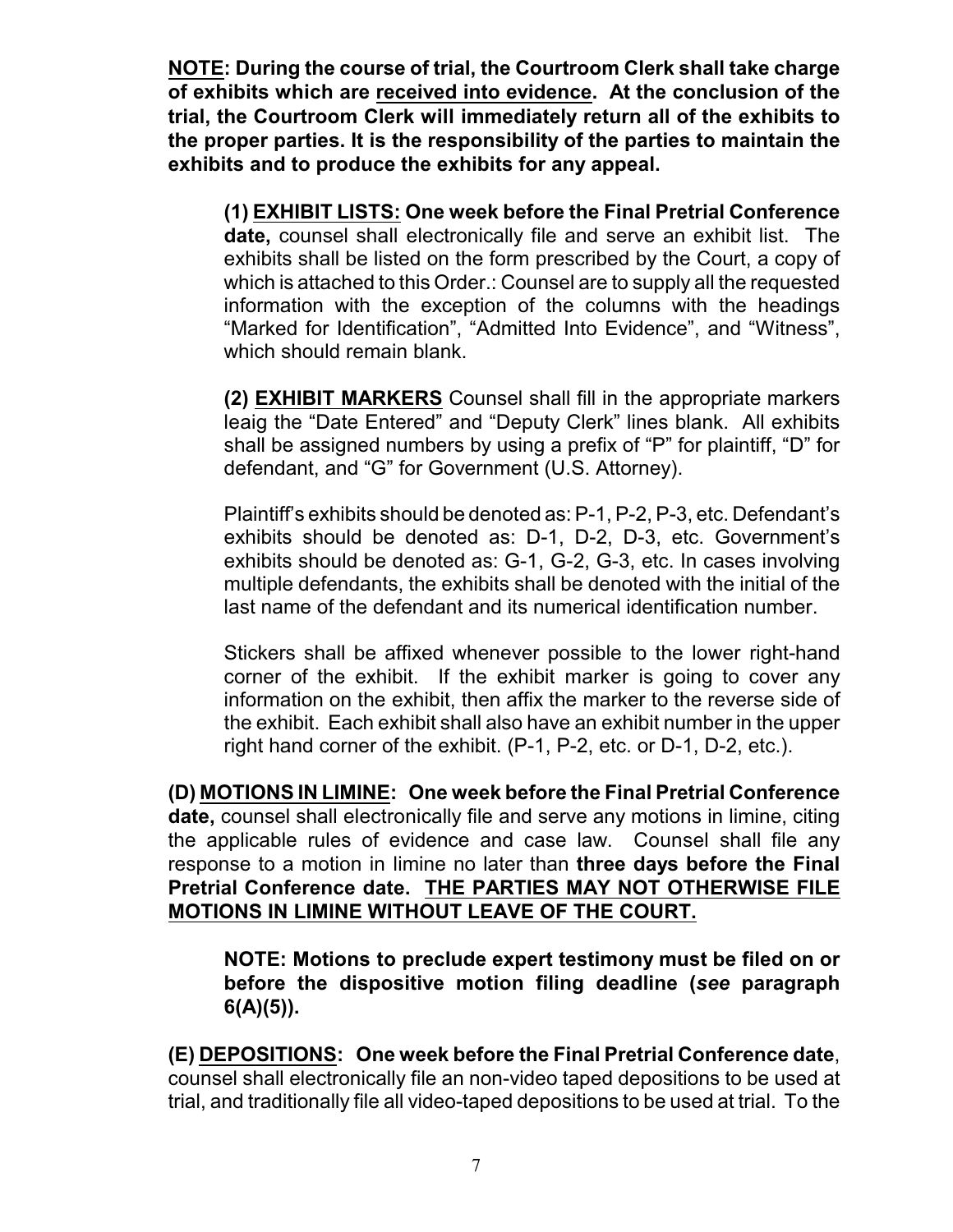extent possible, objections are to be resolved between the parties. Areas of unresolved disagreement shall be presented to the Court for ruling at the Final Pretrial Conference. See attached instruction sheet for the use of video-taped depositions.

**(F) TRIAL BRIEFS: One week before the Final Pretrial Conference date,** counsel shall electronically file and serve a trial brief containing argument and citations on any and all disputed issues of law, citing tthe applicable rules of evidence and case law. Trial Briefs should also include any evidentiary issues that are expected to arise.

**(G) REQUESTS TO CHARGE: One week before the Final Pretrial Conference date,** counsel shall *traditionally* file with the Clerk's Office and serve upon opposing counsel a request to charge and a proposed Special Verdict Questionnaire. The request to charge need only include instructions that are specific to the law in this case regarding liability, damages, and any unusual issues. The Court has the usual boilerplate charge.

**(H) ALTERNATIVE DISPUTE RESOLUTION:** The assigned Magistrate Judge has exempted this case from the Court's Pilot Mandatory Mediation Program.

DATED: March 13, 2014 Syracuse, NY

Willey At

Therèse Wiley Dancks United States Magistrate Judge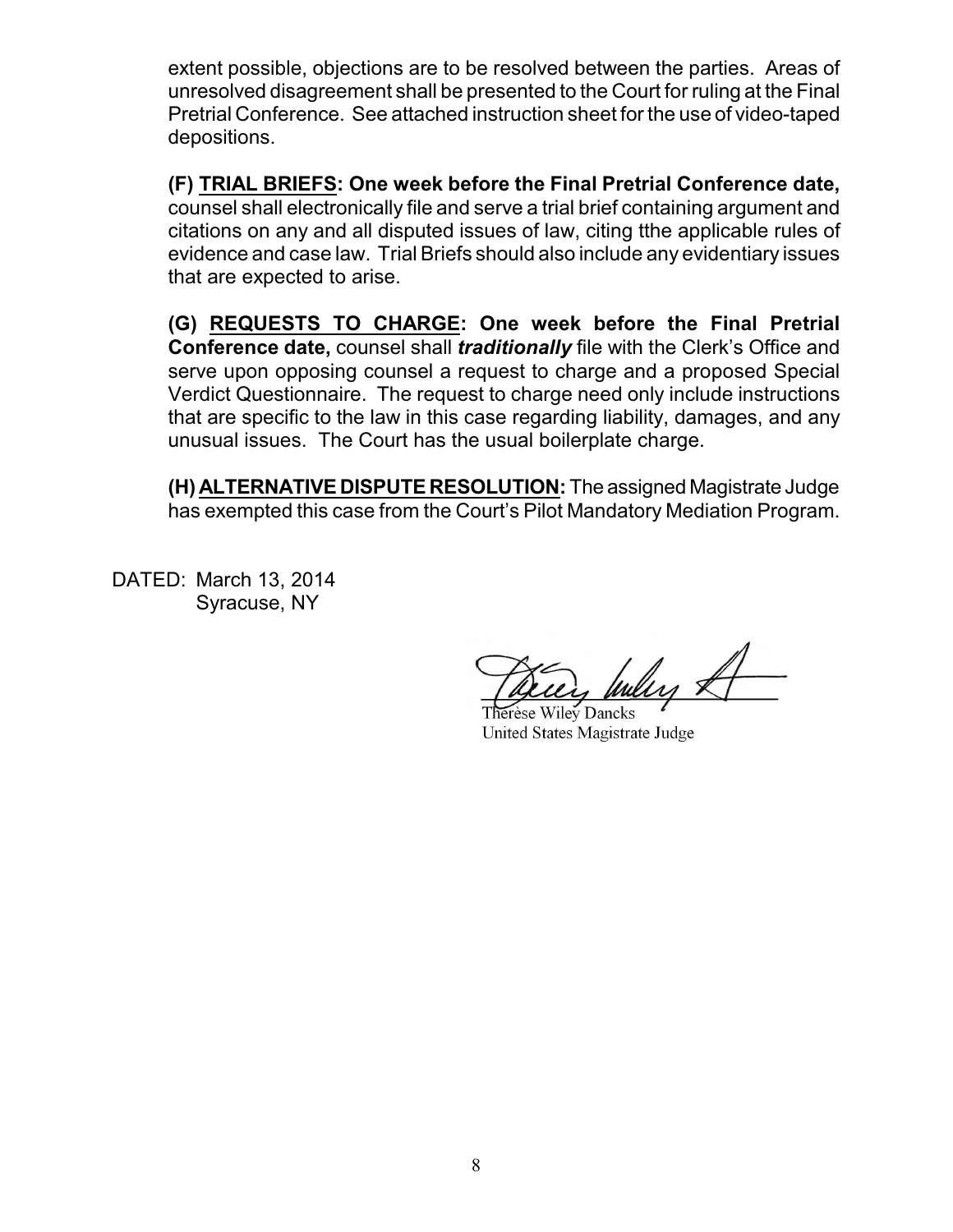## COURT ORDERED VOIR DIRE TO BE USED BY THE JUDGE AT TRIAL

## CASE TITLE: Matthew Caron, et al. vs. Andrew Cuomo, et al. CIVIL ACTION NO.: 1:13-CV-1211 ASSIGNED JUDGE OR MAGISTRATE JUDGE: GARY L. SHARPE

## ATTACHMENT #(1)

Each attorney is required to submit the following information on behalf of his/her client for use by the Court during Voir Dire and must be filed with the Court one week before the Final Pretrial Conference, or any other date set by the Court.

### **NAMES AND ADDRESSES OF ALL PARTIES TO THE LAWSUIT:**

(use additional page if necessary)

### **YOUR NAME, FIRM NAME, ADDRESS AND THE NAME OF ANY PARTNER OR ASSOCIATE WHO MAY BE AT COUNSEL TABLE DURING THE COURSE OF THE TRIAL.**

(use additional page if necessary)

### **SET FORTH THE DATE OF THE OCCURRENCE, THE PLACE OF THE OCCURRENCE AND A BRIEF STATEMENT OF THE EVENTS CENTRAL TO THE LITIGATION.**

(use additional page if necessary)

### **SET FORTH THE NAMES AND ADDRESSES OF ALL LAY WITNESSES TO BE CALLED.**

(use additional page if necessary)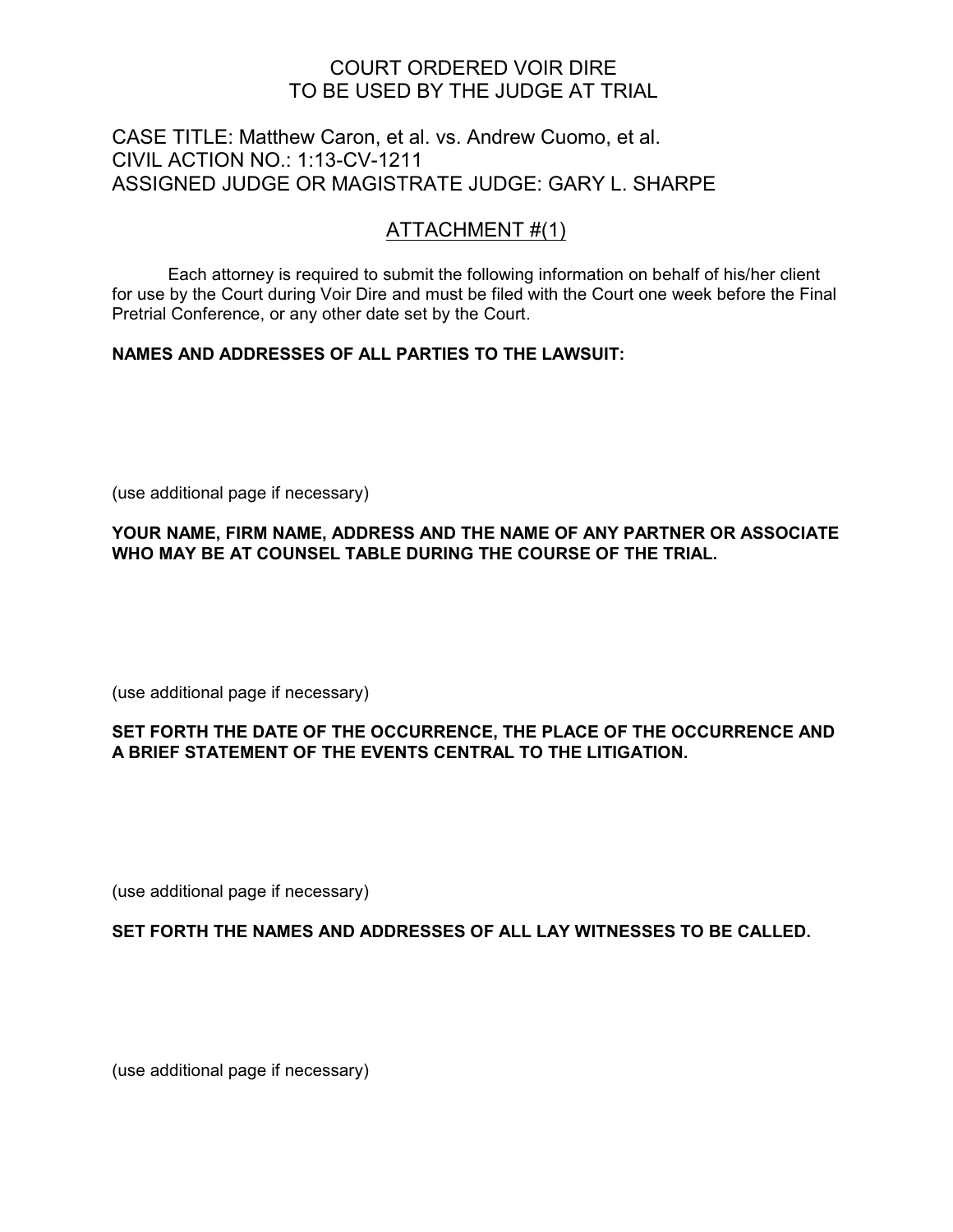### **SET FORTH THE NAMES AND ADDRESSES OF ALL EXPERT WITNESSES TO BE CALLED GIVING A BRIEF DESCRIPTION OF THEIR AREAS OF EXPERTISE.**

(use additional page if necessary)

### **SET FORTH A BRIEF DESCRIPTION OF EACH AND EVERY CAUSE OF ACTION IN THE COMPLAINT.**

(use additional page if necessary)

### **SET FORTH A BRIEF DESCRIPTION OF EACH AND EVERY AFFIRMATIVE DEFENSE ASSERTED AS WELL AS A STATEMENT ADDRESSING ANY COUNTERCLAIMS RAISED IN THE ANSWER.**

(use additional page if necessary)

**PLEASE TAKE NOTICE** that any delay in jury selection occasioned by the failure to provide this information will be explained to the jury as to the extent of the delay and the attorney causing same and if the delay causes a one (1) day or more postponement of this trial, appropriate monetary sanctions will be imposed by the Court.

Submitted by: \_\_\_\_\_\_\_\_\_\_\_\_\_\_\_\_\_\_\_\_\_\_\_\_\_\_\_\_\_\_\_\_\_\_\_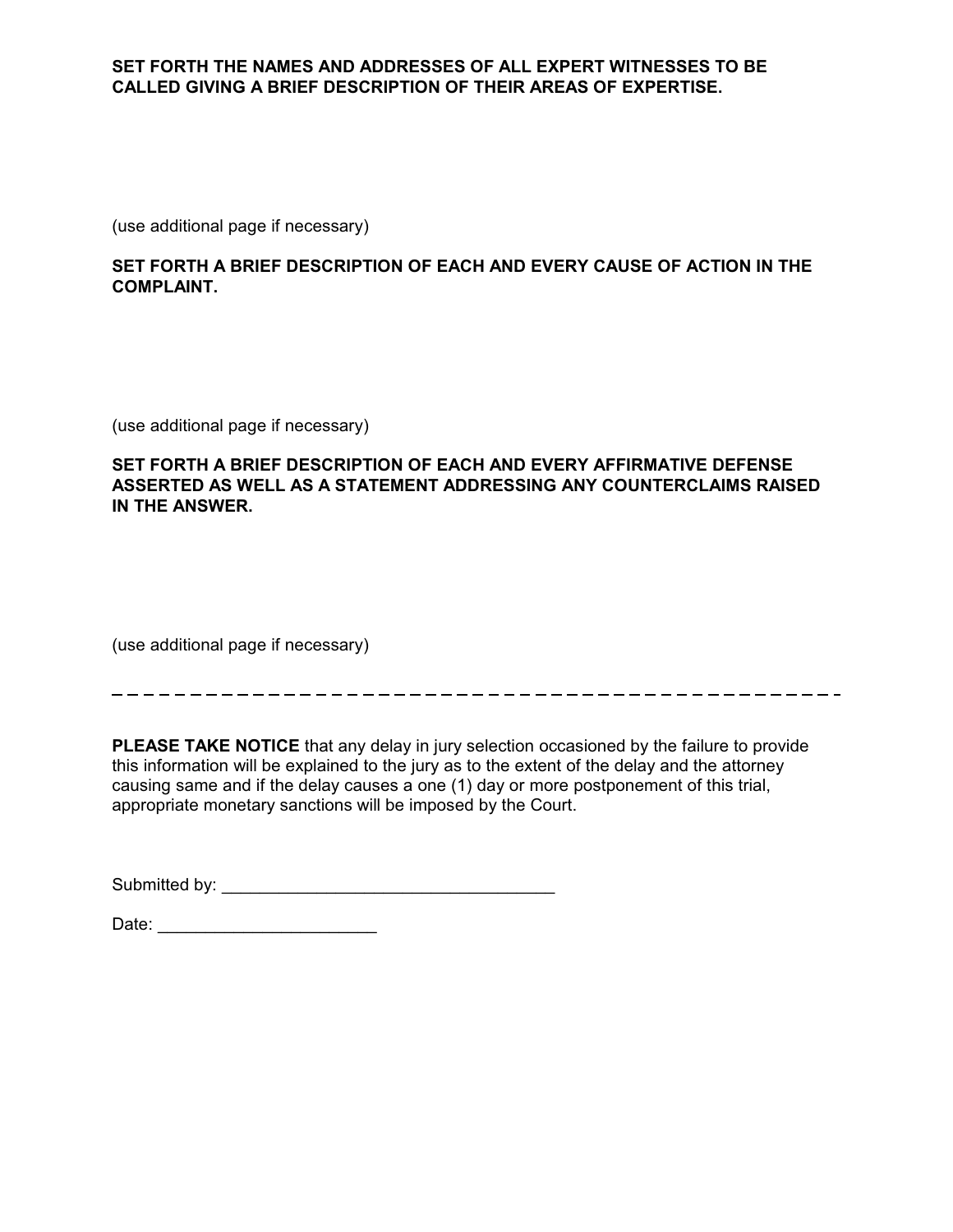**FINAL PRETRIAL ORDER - CONTINUED...**

## **INSTRUCTIONS FOR THE USE OF VIDEO TAPED DEPOSITIONS**

COUNSEL ARE TO VIEW ALL VIDEOTAPES WHICH MAY BE OFFERED INTO EVIDENCE AT THE TIME OF TRIAL. ALL VIDEO-TAPED DEPOSITIONS TO BE USED AT TRIAL SHALL BE FILED WITH THE CLERK'S OFFICE AT LEAST ONE WEEK BEFORE THE TRIAL READY DATE. NOT EARLIER THAN ONE WEEK AND NOT LESS THAN FOUR DAYS PRIOR TO THE TRIAL READY DATE, EACH PARTY SHALL INDICATE TO THE OTHER PARTY THE PORTION OF THE DEPOSITION TO BE OFFERED. TO THE EXTENT POSSIBLE, OBJECTIONS ARE TO BE RESOLVED BETWEEN THE PARTIES. COUNSEL SHALL SUBMIT ALL OBJECTIONS IN WRITING TO THE COURT FOR RULING PRIOR TO THE TRIAL READY DATE.

THE CLERKS OFFICE HAS AVAILABLE A VHS FORMAT VIDEO CASSETTE PLAYER AND TELEVISION FOR USE AT TRIAL. PLEASE BE ADVISED THAT YOU MUST PROVIDE A PERSON TO RUN THE EQUIPMENT DURING THE COURSE OF THE TRIAL.

## **ELECTRONIC VISUAL EVIDENCE PRESENTER**

IN ADDITION TO THE VIDEO EQUIPMENT NOTED ABOVE, THE COURT HAS AVAILABLE A VISUAL EVIDENCE PRESENTER WHICH WILL ALLOW COUNSEL TO DISPLAY PHOTOS (NEGATIVESOR POSITIVES), DOCUMENTS, X-RAYS, AND 3-D OBJECTS , WITHOUT WIRES, ON TELEVISIONS PLACED THROUGHOUT THE COURTROOM. THIS EQUIPMENT IS AVAILABLE AT THE COURTHOUSES IN ALBANY, SYRACUSE, UTICA AND BINGHAMTON. USE OF THE VISUAL PRESENTER MAY BE REQUIRED BY THE TRIAL JUDGE PRESIDING OVER YOUR CASE. FOR FURTHER INFORMATION ON THE USE OF THIS EQUIPMENT, PLEASE CONTACT THE COURTROOM DEPUTY CLERK FOR THE ASSIGNED TRIAL JUDGE.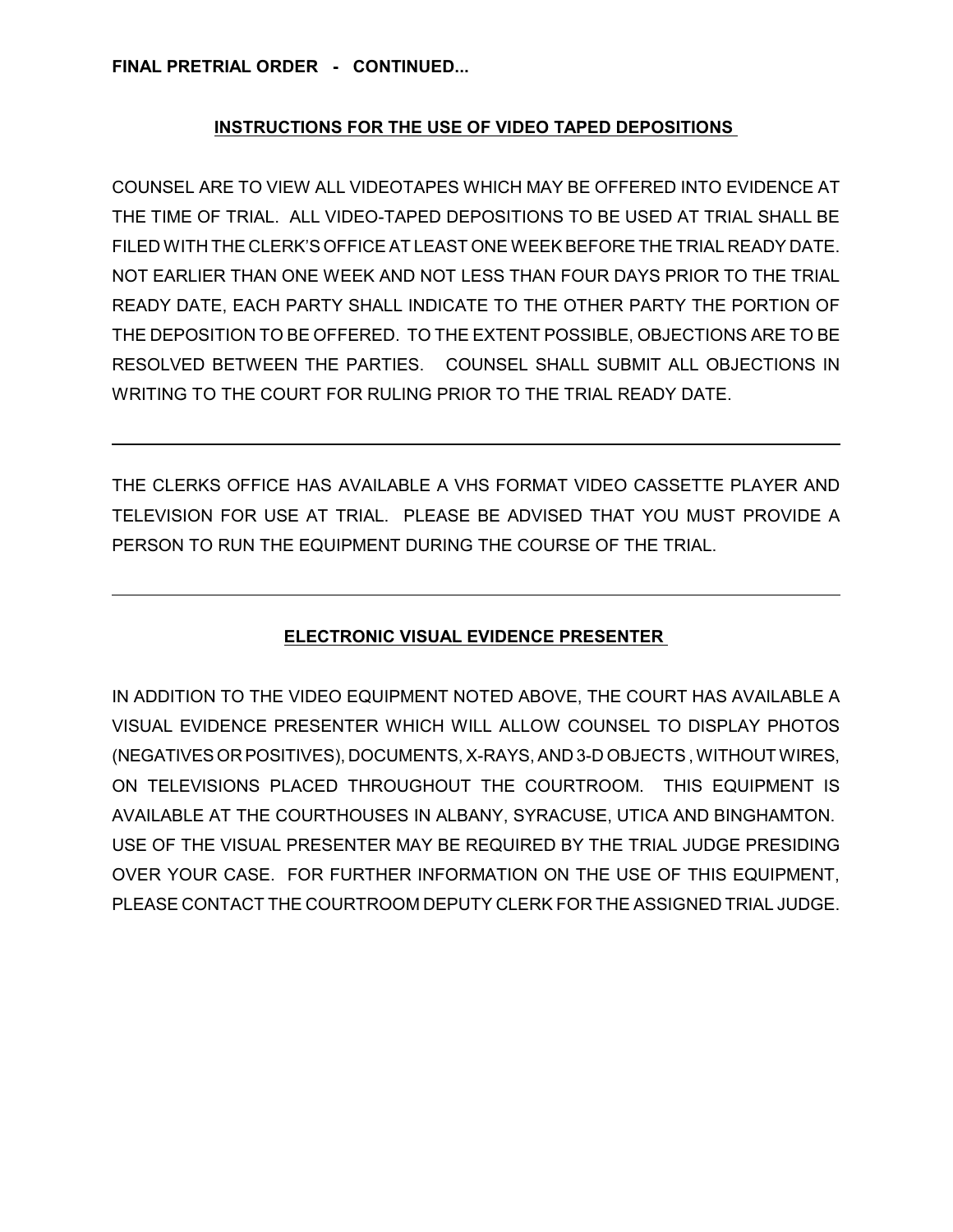### **UNITED STATES DISTRICT COURT NORTHERN DISTRICT OF NEW YORK**

CASE NO. **1:13-CV-1211**

PLAINTIFF EXHIBIT NO.

DATE ENTERED \_\_\_\_\_\_\_\_\_\_ **LAWRENCE K. BAERMAN, CLERK** 

BY: \_\_\_\_\_\_\_\_\_\_\_\_\_\_\_\_\_\_\_\_\_\_\_\_\_\_\_\_\_\_

DEPUTY CLERK

### **UNITED STATES DISTRICT COURT NORTHERN DISTRICT OF NEW YORK**

CASE NO. **1:13-CV-1211**

PLAINTIFF EXHIBIT NO.

DATE ENTERED \_\_\_\_\_\_\_\_\_\_ **LAWRENCE K. BAERMAN, CLERK** 

BY: \_\_\_\_\_\_\_\_\_\_\_\_\_\_\_\_\_\_\_\_\_\_\_\_\_\_\_\_\_\_

DEPUTY CLERK

### **UNITED STATES DISTRICT COURT NORTHERN DISTRICT OF NEW YORK NORTHERN DISTRICT OF NEW YORK**

CASE NO. **1:13-CV-1211**

PLAINTIFF EXHIBIT NO.

DATE ENTERED \_\_\_\_\_\_\_\_\_\_ **LAWRENCE K. BAERMAN, CLERK** 

BY: \_\_\_\_\_\_\_\_\_\_\_\_\_\_\_\_\_\_\_\_\_\_\_\_\_\_\_\_\_\_

DEPUTY CLERK

#### **UNITED STATES DISTRICT COURT NORTHERN DISTRICT OF NEW YORK**

CASE NO. **1:13-CV-1211**

PLAINTIFF EXHIBIT NO.

DATE ENTERED \_\_\_\_\_\_\_\_\_\_ **LAWRENCE K. BAERMAN, CLERK** 

BY: \_\_\_\_\_\_\_\_\_\_\_\_\_\_\_\_\_\_\_\_\_\_\_\_\_\_\_\_\_\_

DEPUTY CLERK

### **UNITED STATES DISTRICT COURT NORTHERN DISTRICT OF NEW YORK**

CASE NO. **1:13-CV-1211**

DEFENDANT EXHIBIT NO. \_\_\_\_\_\_\_\_\_\_

DATE ENTERED \_\_\_\_\_\_\_\_\_\_ **LAWRENCE K. BAERMAN, CLERK** 

BY: \_\_\_\_\_\_\_\_\_\_\_\_\_\_\_\_\_\_\_\_\_\_\_\_\_\_\_\_\_\_ DEPUTY CLERK

### **UNITED STATES DISTRICT COURT NORTHERN DISTRICT OF NEW YORK**

CASE NO. **1:13-CV-1211**

DEFENDANT EXHIBIT NO. \_\_\_\_\_\_\_\_\_\_

DATE ENTERED **LAWRENCE K. BAERMAN, CLERK** 

BY: \_\_\_\_\_\_\_\_\_\_\_\_\_\_\_\_\_\_\_\_\_\_\_\_\_\_\_\_\_\_

DEPUTY CLERK

**UNITED STATES DISTRICT COURT**

CASE NO. **1:13-CV-1211**

DEFENDANT EXHIBIT NO. \_\_\_\_\_\_\_\_\_\_

DATE ENTERED \_\_\_\_\_\_\_\_\_\_ **LAWRENCE K. BAERMAN, CLERK** 

BY: \_\_\_\_\_\_\_\_\_\_\_\_\_\_\_\_\_\_\_\_\_\_\_\_\_\_\_\_\_\_

DEPUTY CLERK

### **UNITED STATES DISTRICT COURT NORTHERN DISTRICT OF NEW YORK**

CASE NO. **1:13-CV-1211**

DEFENDANT EXHIBIT NO. \_\_\_\_\_\_\_\_\_\_

DATE ENTERED \_\_\_\_\_\_\_\_\_\_ **LAWRENCE K. BAERMAN, CLERK** 

BY: \_\_\_\_\_\_\_\_\_\_\_\_\_\_\_\_\_\_\_\_\_\_\_\_\_\_\_\_\_\_

DEPUTY CLERK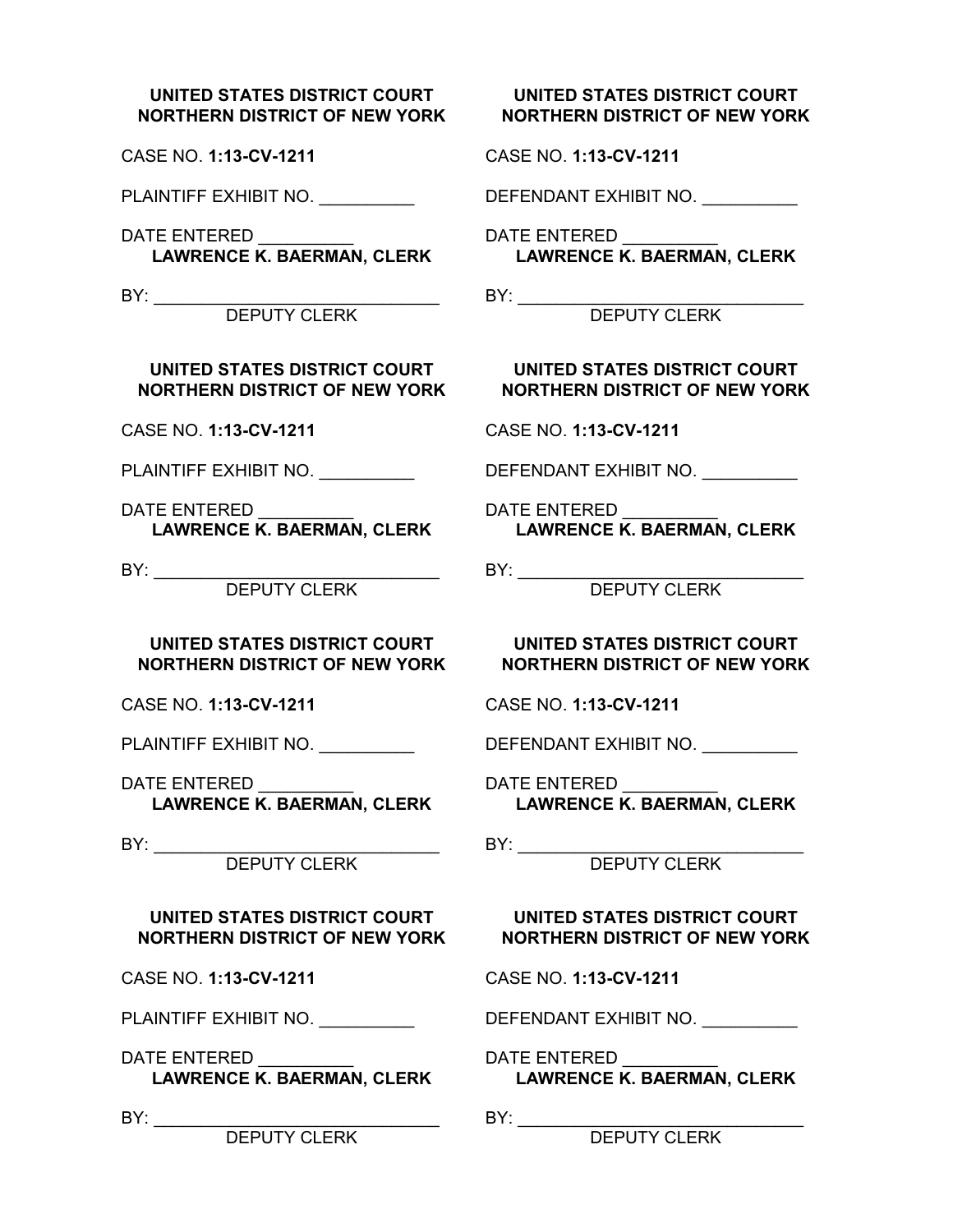### **United States District Court Northern District Of New York**

### Case No. **1:13-CV-1211** Date: Presiding Judge: **Gary L. Sharpe**

**Q** Plaintiff **Count C** Defendant **C** Defendant

| Exhibit<br>No. | Marked for<br>Identification | Admitted Into<br>Evidence | Remarks | Witness | <b>Exhibit Description</b> |
|----------------|------------------------------|---------------------------|---------|---------|----------------------------|
|                |                              |                           |         |         |                            |
|                |                              |                           |         |         |                            |
|                |                              |                           |         |         |                            |
|                |                              |                           |         |         |                            |
|                |                              |                           |         |         |                            |
|                |                              |                           |         |         |                            |
|                |                              |                           |         |         |                            |
|                |                              |                           |         |         |                            |
|                |                              |                           |         |         |                            |
|                |                              |                           |         |         |                            |
|                |                              |                           |         |         |                            |
|                |                              |                           |         |         |                            |
|                |                              |                           |         |         |                            |

Exhibits Returned to Counsel (Date): \_\_\_\_\_\_\_\_\_\_\_\_\_\_

Signature: \_\_\_\_\_\_\_\_\_\_\_\_\_\_\_\_\_\_\_\_\_\_\_\_\_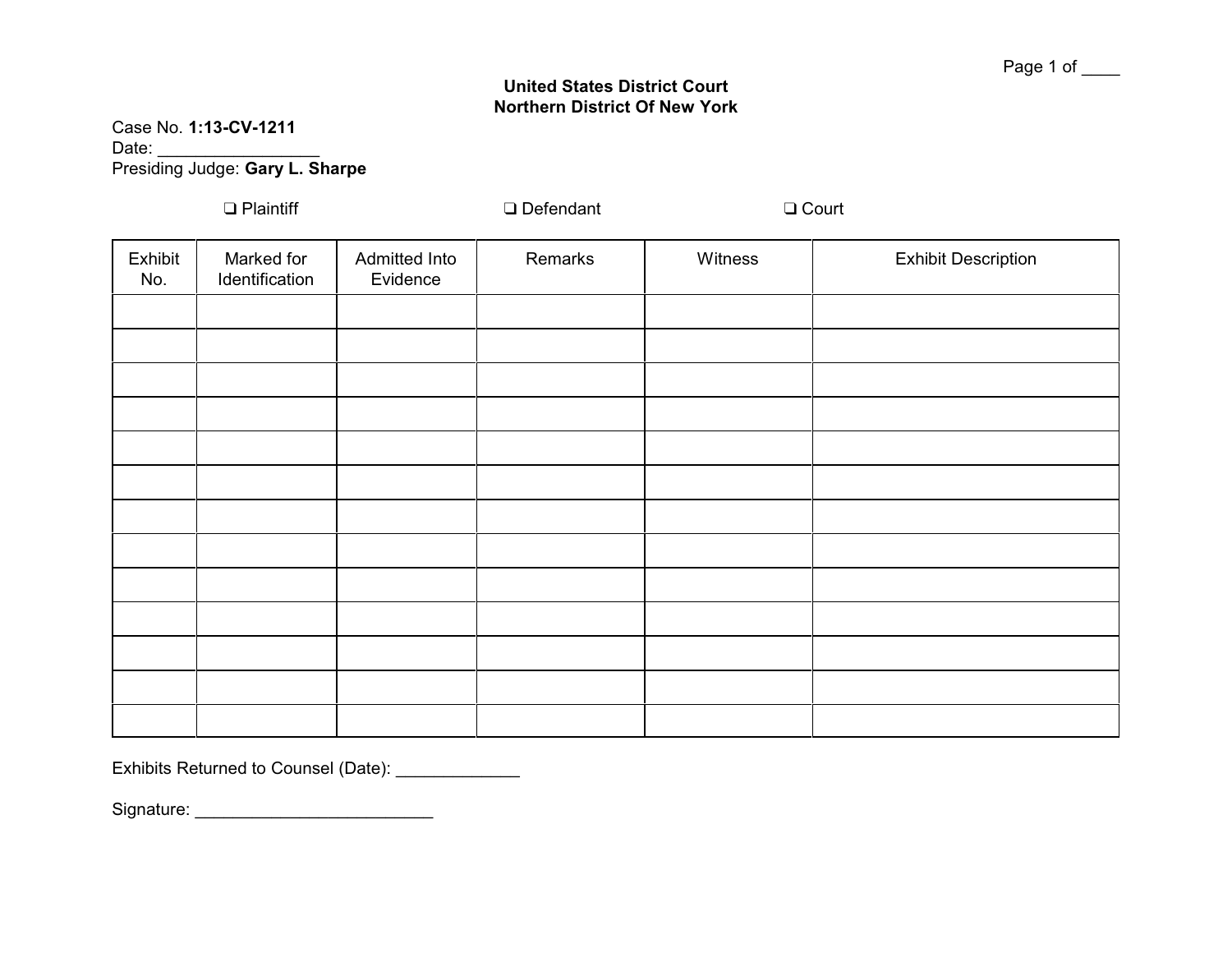Page \_\_\_\_ of \_\_\_\_

| Exhibit<br>No. | Marked for<br>Identification | Admitted Into<br>Evidence | Remarks | Witness | <b>Exhibit Description</b> |
|----------------|------------------------------|---------------------------|---------|---------|----------------------------|
|                |                              |                           |         |         |                            |
|                |                              |                           |         |         |                            |
|                |                              |                           |         |         |                            |
|                |                              |                           |         |         |                            |
|                |                              |                           |         |         |                            |
|                |                              |                           |         |         |                            |
|                |                              |                           |         |         |                            |
|                |                              |                           |         |         |                            |
|                |                              |                           |         |         |                            |
|                |                              |                           |         |         |                            |
|                |                              |                           |         |         |                            |
|                |                              |                           |         |         |                            |
|                |                              |                           |         |         |                            |
|                |                              |                           |         |         |                            |
|                |                              |                           |         |         |                            |
|                |                              |                           |         |         |                            |
|                |                              |                           |         |         |                            |

Exhibits Returned to Counsel (Date): \_\_\_\_\_\_\_\_\_\_\_\_\_\_

Signature: \_\_\_\_\_\_\_\_\_\_\_\_\_\_\_\_\_\_\_\_\_\_\_\_\_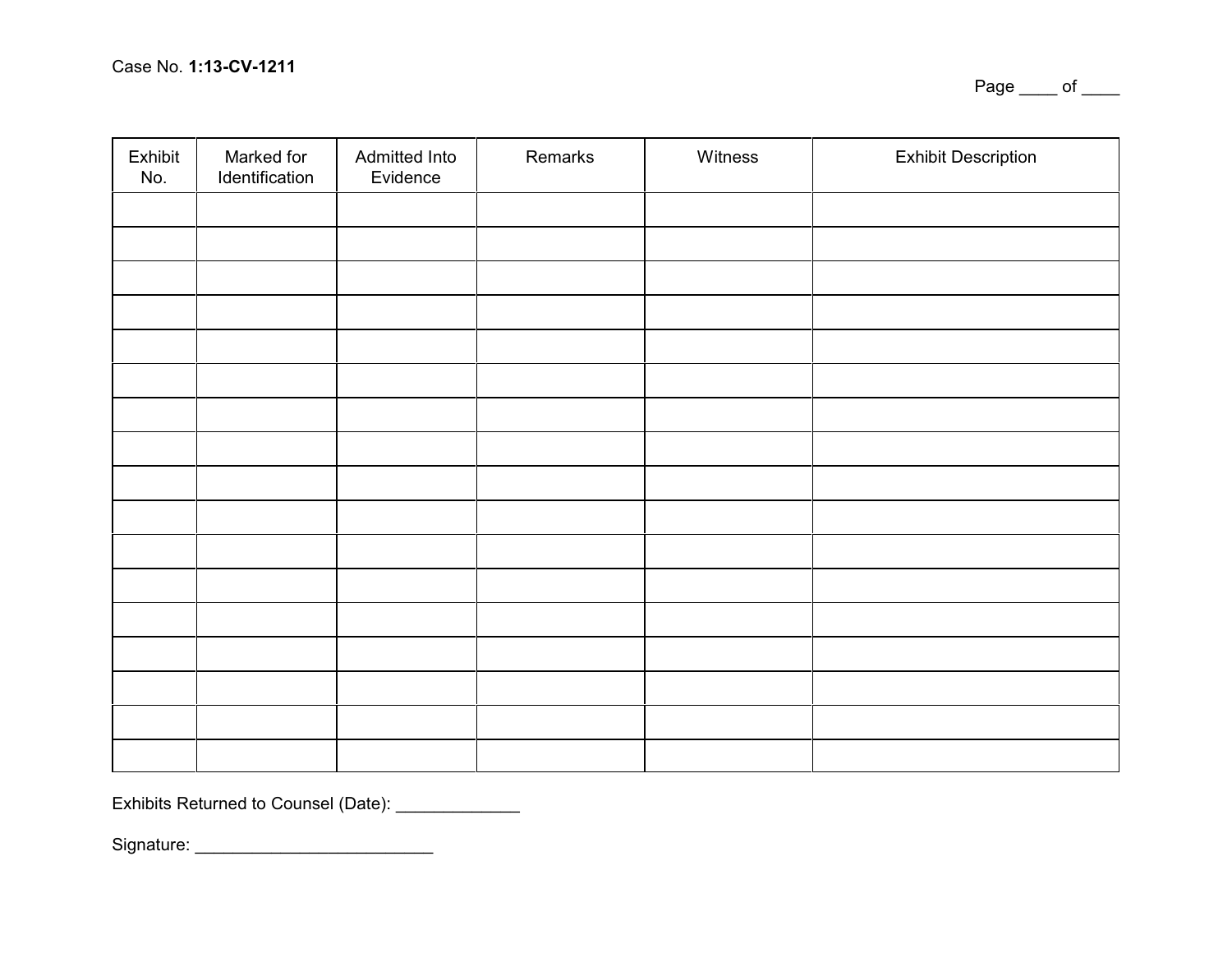# **PRETRIAL & SETTLEMENT CONFERENCE STATEMENT ( NOT FOR PUBLIC VIEW )**

## **\*\* THIS DOCUMENT WILL BE PROVIDED TO THE CLERK AND NOT FILED IN ACCORDANCE WITH L.R. 5.7**

CASE NAME: **Matthew Caron, et al. vs. Andrew Cuomo, et al.**

## ACTION NO.: **1:13-CV-1211**

ASSIGNED JUDGE: **GARY L. SHARPE**

### ASSIGNED MAGISTRATE JUDGE: **THÉRÈSE WILEY DANCKS**

Each Attorney is required to submit the following information on behalf of his or her client in short, concise form, in order to present a brief overview of the facts of the case. This information will be used by the Court during the scheduled final pretrial/settlement conference and therefore **must be provided to the Court five (5) days in advance of the conference date.**

\_\_\_\_\_\_\_\_\_\_\_\_\_\_\_\_\_\_\_\_\_\_\_\_\_\_\_\_\_\_\_\_\_\_\_\_\_\_\_\_\_\_\_\_\_\_\_\_\_\_\_\_\_\_\_\_\_\_\_\_\_\_\_\_\_\_\_

\_\_\_\_\_\_\_\_\_\_\_\_\_\_\_\_\_\_\_\_\_\_\_\_\_\_\_\_\_\_\_\_\_\_\_\_\_\_\_\_\_\_\_\_\_\_\_\_\_\_\_\_\_\_\_\_\_\_\_\_\_\_\_\_\_\_\_

\_\_\_\_\_\_\_\_\_\_\_\_\_\_\_\_\_\_\_\_\_\_\_\_\_\_\_\_\_\_\_\_\_\_\_\_\_\_\_\_\_\_\_\_\_\_\_\_\_\_\_\_\_\_\_\_\_\_\_\_\_\_\_\_\_\_\_

 $\mathcal{L}_\text{G}$  , and the contribution of the contribution of the contribution of the contribution of the contribution of the contribution of the contribution of the contribution of the contribution of the contribution of t

\_\_\_\_\_\_\_\_\_\_\_\_\_\_\_\_\_\_\_\_\_\_\_\_\_\_\_\_\_\_\_\_\_\_\_\_\_\_\_\_\_\_\_\_\_\_\_\_\_\_\_\_\_\_\_\_\_\_\_\_\_\_\_\_\_\_\_

\_\_\_\_\_\_\_\_\_\_\_\_\_\_\_\_\_\_\_\_\_\_\_\_\_\_\_\_\_\_\_\_\_\_\_\_\_\_\_\_\_\_\_\_\_\_\_\_\_\_\_\_\_\_\_\_\_\_\_\_\_\_\_\_\_\_\_

\_\_\_\_\_\_\_\_\_\_\_\_\_\_\_\_\_\_\_\_\_\_\_\_\_\_\_\_\_\_\_\_\_\_\_\_\_\_\_\_\_\_\_\_\_\_\_\_\_\_\_\_\_\_\_\_\_\_\_\_\_\_\_\_\_\_\_

\_\_\_\_\_\_\_\_\_\_\_\_\_\_\_\_\_\_\_\_\_\_\_\_\_\_\_\_\_\_\_\_\_\_\_\_\_\_\_\_\_\_\_\_\_\_\_\_\_\_\_\_\_\_\_\_\_\_\_\_\_\_\_\_\_\_\_

\_\_\_\_\_\_\_\_\_\_\_\_\_\_\_\_\_\_\_\_\_\_\_\_\_\_\_\_\_\_\_\_\_\_\_\_\_\_\_\_\_\_\_\_\_\_\_\_\_\_\_\_\_\_\_\_\_\_\_\_\_\_\_\_\_\_\_

\_\_\_\_\_\_\_\_\_\_\_\_\_\_\_\_\_\_\_\_\_\_\_\_\_\_\_\_\_\_\_\_\_\_\_\_\_\_\_\_\_\_\_\_\_\_\_\_\_\_\_\_\_\_\_\_\_\_\_\_\_\_\_\_\_\_\_

\_\_\_\_\_\_\_\_\_\_\_\_\_\_\_\_\_\_\_\_\_\_\_\_\_\_\_\_\_\_\_\_\_\_\_\_\_\_\_\_\_\_\_\_\_\_\_\_\_\_\_\_\_\_\_\_\_\_\_\_\_\_\_\_\_\_\_

\_\_\_\_\_\_\_\_\_\_\_\_\_\_\_\_\_\_\_\_\_\_\_\_\_\_\_\_\_\_\_\_\_\_\_\_\_\_\_\_\_\_\_\_\_\_\_\_\_\_\_\_\_\_\_\_\_\_\_\_\_\_\_\_\_\_\_

## **PARTY/PARTIES REPRESENTED;**

(use additional page if necessary)

## **A BRIEF PERSONAL HISTORY REGARDING YOUR CLIENT(S);**

(use additional page if necessary)

## **A BRIEF STATEMENT OF THE FACTS OF THE CASE;**

(use additional page if necessary)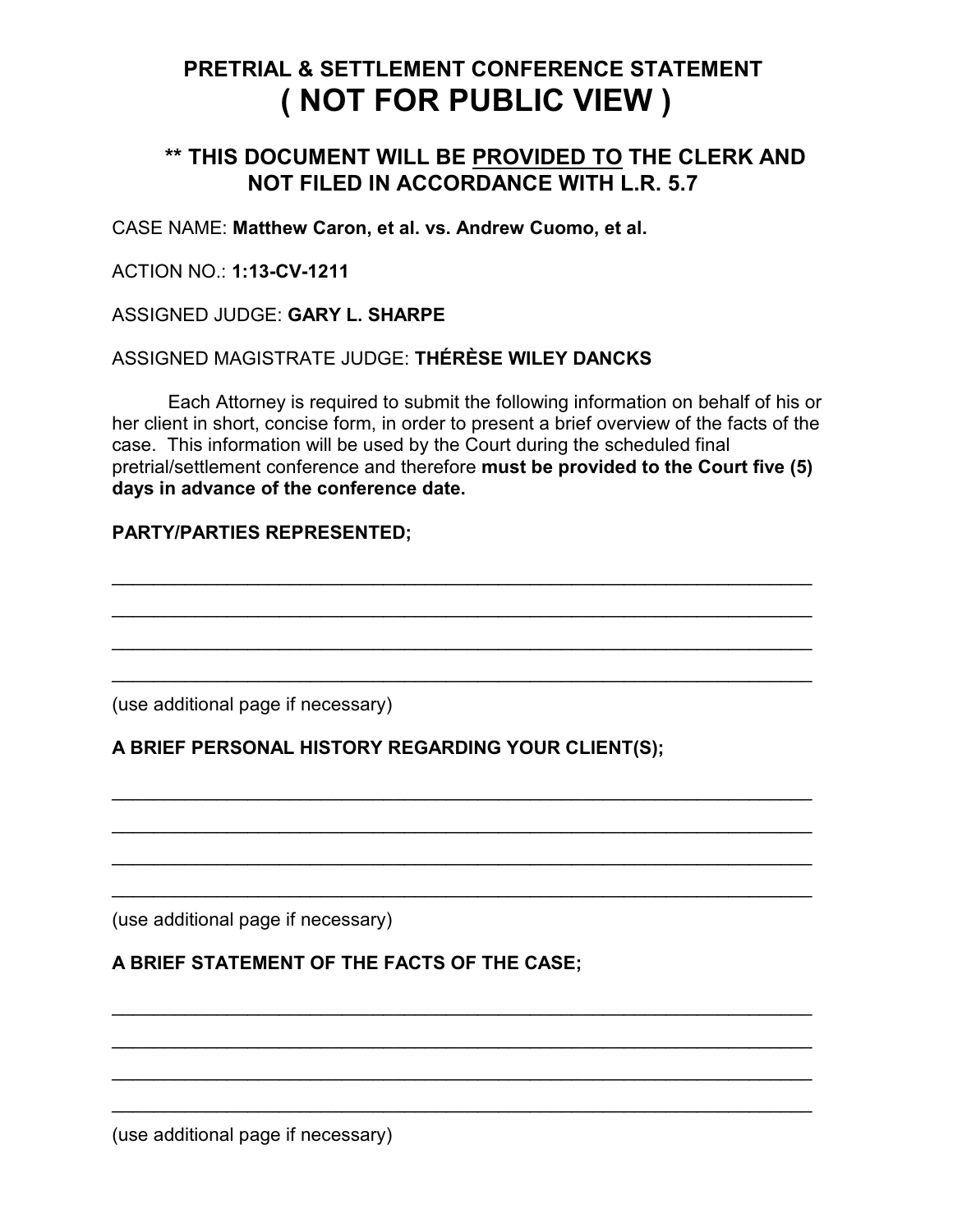### **A BRIEF STATEMENT OF THE CLAIMS AND DEFENSES, i.e., STATUTORY OR OTHER GROUNDS UPON WHICH THE CLAIMS ARE FOUND; AND EVALUATION OF THE PARTIES' LIKELIHOOD OF PREVAILING ON THE CLAIMS AND DEFENSES; AND A DESCRIPTION OF THE MAJOR ISSUES IN DISPUTE; SET FORTH ANY DEMANDS OR OFFERS FOR SETTLEMENT**

\_\_\_\_\_\_\_\_\_\_\_\_\_\_\_\_\_\_\_\_\_\_\_\_\_\_\_\_\_\_\_\_\_\_\_\_\_\_\_\_\_\_\_\_\_\_\_\_\_\_\_\_\_\_\_\_\_\_\_\_\_\_\_\_\_\_\_

\_\_\_\_\_\_\_\_\_\_\_\_\_\_\_\_\_\_\_\_\_\_\_\_\_\_\_\_\_\_\_\_\_\_\_\_\_\_\_\_\_\_\_\_\_\_\_\_\_\_\_\_\_\_\_\_\_\_\_\_\_\_\_\_\_\_\_

 $\mathcal{L}_\text{G}$  , and the contribution of the contribution of the contribution of the contribution of the contribution of the contribution of the contribution of the contribution of the contribution of the contribution of t

 $\mathcal{L}_\text{G}$  , and the contribution of the contribution of the contribution of the contribution of the contribution of the contribution of the contribution of the contribution of the contribution of the contribution of t

\_\_\_\_\_\_\_\_\_\_\_\_\_\_\_\_\_\_\_\_\_\_\_\_\_\_\_\_\_\_\_\_\_\_\_\_\_\_\_\_\_\_\_\_\_\_\_\_\_\_\_\_\_\_\_\_\_\_\_\_\_\_\_\_\_\_\_

\_\_\_\_\_\_\_\_\_\_\_\_\_\_\_\_\_\_\_\_\_\_\_\_\_\_\_\_\_\_\_\_\_\_\_\_\_\_\_\_\_\_\_\_\_\_\_\_\_\_\_\_\_\_\_\_\_\_\_\_\_\_\_\_\_\_\_

 $\mathcal{L}_\text{G}$  , and the contribution of the contribution of the contribution of the contribution of the contribution of the contribution of the contribution of the contribution of the contribution of the contribution of t

 $\mathcal{L}_\text{G}$  , and the contribution of the contribution of the contribution of the contribution of the contribution of the contribution of the contribution of the contribution of the contribution of the contribution of t

\_\_\_\_\_\_\_\_\_\_\_\_\_\_\_\_\_\_\_\_\_\_\_\_\_\_\_\_\_\_\_\_\_\_\_\_\_\_\_\_\_\_\_\_\_\_\_\_\_\_\_\_\_\_\_\_\_\_\_\_\_\_\_\_\_\_\_

\_\_\_\_\_\_\_\_\_\_\_\_\_\_\_\_\_\_\_\_\_\_\_\_\_\_\_\_\_\_\_\_\_\_\_\_\_\_\_\_\_\_\_\_\_\_\_\_\_\_\_\_\_\_\_\_\_\_\_\_\_\_\_\_\_\_\_

(use additional page if necessary)

## **A SUMMARY OF THE PROCEEDINGS TO DATE;**

(use additional page if necessary)

## **AN ESTIMATE OF THE COST AND TIME TO BE EXPENDED FOR FURTHER DISCOVERY, PRETRIAL AND TRIAL;**

(use additional page if necessary)

## **A BRIEF STATEMENT OF THE FACTS AND ISSUES UPON WHICH THE PARTIES AGREE;**

 $\mathcal{L}_\text{G}$  , and the contribution of the contribution of the contribution of the contribution of the contribution of the contribution of the contribution of the contribution of the contribution of the contribution of t

 $\mathcal{L}_\text{G}$  , and the contribution of the contribution of the contribution of the contribution of the contribution of the contribution of the contribution of the contribution of the contribution of the contribution of t

\_\_\_\_\_\_\_\_\_\_\_\_\_\_\_\_\_\_\_\_\_\_\_\_\_\_\_\_\_\_\_\_\_\_\_\_\_\_\_\_\_\_\_\_\_\_\_\_\_\_\_\_\_\_\_\_\_\_\_\_\_\_\_\_\_\_\_

\_\_\_\_\_\_\_\_\_\_\_\_\_\_\_\_\_\_\_\_\_\_\_\_\_\_\_\_\_\_\_\_\_\_\_\_\_\_\_\_\_\_\_\_\_\_\_\_\_\_\_\_\_\_\_\_\_\_\_\_\_\_\_\_\_\_\_

(use additional page if necessary)

## **ANY DISCREET ISSUES WHICH, IF RESOLVED, WOULD AID IN THE DISPOSITION OF THE CASE;**

\_\_\_\_\_\_\_\_\_\_\_\_\_\_\_\_\_\_\_\_\_\_\_\_\_\_\_\_\_\_\_\_\_\_\_\_\_\_\_\_\_\_\_\_\_\_\_\_\_\_\_\_\_\_\_\_\_\_\_\_\_\_\_\_\_\_\_

 $\mathcal{L}_\text{G}$  , and the contribution of the contribution of the contribution of the contribution of the contribution of the contribution of the contribution of the contribution of the contribution of the contribution of t

\_\_\_\_\_\_\_\_\_\_\_\_\_\_\_\_\_\_\_\_\_\_\_\_\_\_\_\_\_\_\_\_\_\_\_\_\_\_\_\_\_\_\_\_\_\_\_\_\_\_\_\_\_\_\_\_\_\_\_\_\_\_\_\_\_\_\_

\_\_\_\_\_\_\_\_\_\_\_\_\_\_\_\_\_\_\_\_\_\_\_\_\_\_\_\_\_\_\_\_\_\_\_\_\_\_\_\_\_\_\_\_\_\_\_\_\_\_\_\_\_\_\_\_\_\_\_\_\_\_\_\_\_\_\_

(use additional page if necessary)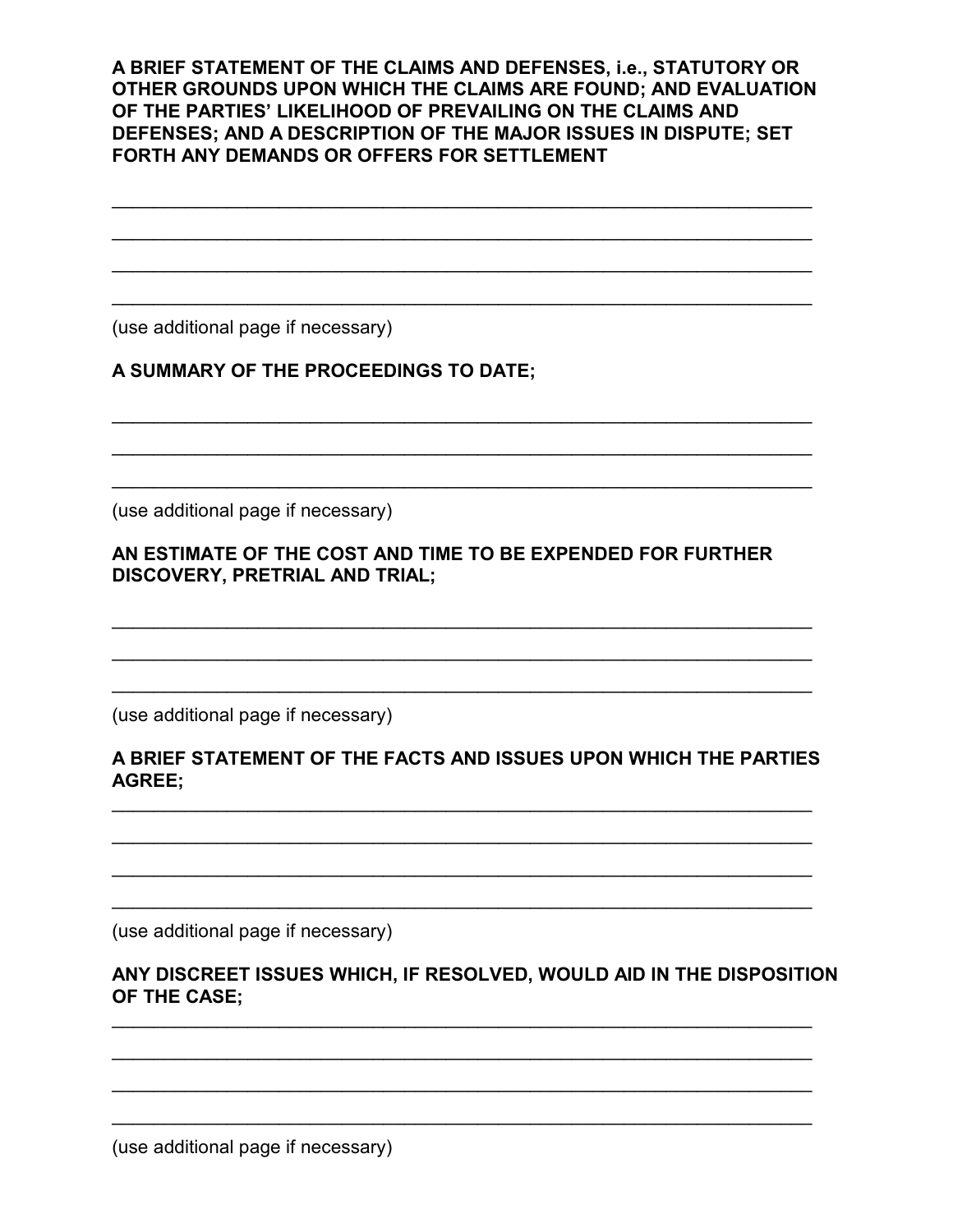**THE RELIEF SOUGHT;**

(use additional page if necessary)

## **THE PARTIES' POSITION ON SETTLEMENT, INCLUDING PRESENT DEMANDS AND OFFERS, THE HISTORY OF PAST SETTLEMENT DISCUSSIONS, OFFERS AND DEMANDS;**

 $\mathcal{L}_\text{G}$  , and the contribution of the contribution of the contribution of the contribution of the contribution of the contribution of the contribution of the contribution of the contribution of the contribution of t

\_\_\_\_\_\_\_\_\_\_\_\_\_\_\_\_\_\_\_\_\_\_\_\_\_\_\_\_\_\_\_\_\_\_\_\_\_\_\_\_\_\_\_\_\_\_\_\_\_\_\_\_\_\_\_\_\_\_\_\_\_\_\_\_\_\_\_

\_\_\_\_\_\_\_\_\_\_\_\_\_\_\_\_\_\_\_\_\_\_\_\_\_\_\_\_\_\_\_\_\_\_\_\_\_\_\_\_\_\_\_\_\_\_\_\_\_\_\_\_\_\_\_\_\_\_\_\_\_\_\_\_\_\_\_

\_\_\_\_\_\_\_\_\_\_\_\_\_\_\_\_\_\_\_\_\_\_\_\_\_\_\_\_\_\_\_\_\_\_\_\_\_\_\_\_\_\_\_\_\_\_\_\_\_\_\_\_\_\_\_\_\_\_\_\_\_\_\_\_\_\_\_

 $\mathcal{L}_\text{G}$  , and the contribution of the contribution of the contribution of the contribution of the contribution of the contribution of the contribution of the contribution of the contribution of the contribution of t

 $\mathcal{L}_\text{G}$  , and the contribution of the contribution of the contribution of the contribution of the contribution of the contribution of the contribution of the contribution of the contribution of the contribution of t

\_\_\_\_\_\_\_\_\_\_\_\_\_\_\_\_\_\_\_\_\_\_\_\_\_\_\_\_\_\_\_\_\_\_\_\_\_\_\_\_\_\_\_\_\_\_\_\_\_\_\_\_\_\_\_\_\_\_\_\_\_\_\_\_\_\_\_

\_\_\_\_\_\_\_\_\_\_\_\_\_\_\_\_\_\_\_\_\_\_\_\_\_\_\_\_\_\_\_\_\_\_\_\_\_\_\_\_\_\_\_\_\_\_\_\_\_\_\_\_\_\_\_\_\_\_\_\_\_\_\_\_\_\_\_

\_\_\_\_\_\_\_\_\_\_\_\_\_\_\_\_\_\_\_\_\_\_\_\_\_\_\_\_\_\_\_\_\_\_\_\_\_\_\_\_\_\_\_\_\_\_\_\_\_\_\_\_\_\_\_\_\_\_\_\_\_\_\_\_\_\_\_

\_\_\_\_\_\_\_\_\_\_\_\_\_\_\_\_\_\_\_\_\_\_\_\_\_\_\_\_\_\_\_\_\_\_\_\_\_\_\_\_\_\_\_\_\_\_\_\_\_\_\_\_\_\_\_\_\_\_\_\_\_\_\_\_\_\_\_

 $\mathcal{L}_\text{G}$  , and the contribution of the contribution of the contribution of the contribution of the contribution of the contribution of the contribution of the contribution of the contribution of the contribution of t

 $\mathcal{L}_\text{G}$  , and the contribution of the contribution of the contribution of the contribution of the contribution of the contribution of the contribution of the contribution of the contribution of the contribution of t

(use additional page if necessary)

## **PREFERRED TRIAL LOCATION, APPROXIMATE LENGTH OF TRIAL, AND WHETHER TRIAL IS JURY OR NON-JURY;**

(use additional page if necessary)

The Court requires that each party be represented at each pretrial conference by an attorney who has the authority to bind that party regarding all matters identified by the Court for discussion at the conference and all reasonably related matters including settlement authority.

Copies of the settlement statement shall NOT be served upon the other parties. This document will not be filed and will not be made available for public view.

Should the case be settled in advance of the pretrial/settlement conference date, counsel are required to notify the court immediately. Failure to do so could subject counsel for all parties to sanctions.

Signature of Counsel:

Dated: \_\_\_\_\_\_\_\_\_\_\_\_\_\_\_\_\_\_\_\_\_\_\_\_\_\_\_\_\_\_\_